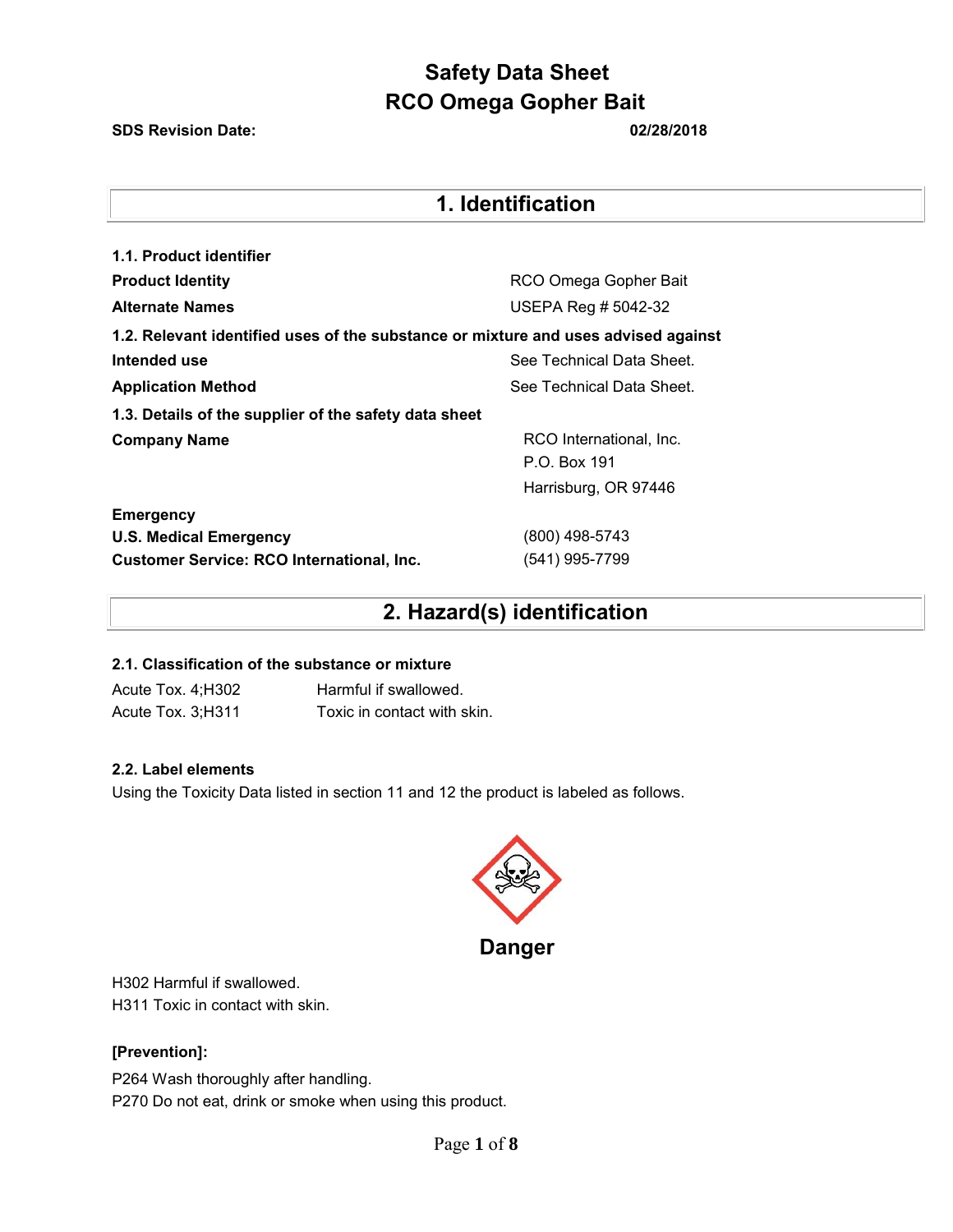#### **SDS Revision Date: 04/28/2015**

P280 Wear protective gloves / eye protection / face protection.

### **[Response]:**

P301+312 IF SWALLOWED: Call a POISON CENTER or doctor / physician immediately.

P302+352 IF ON SKIN: Wash with plenty of soap and water.

P322 Specific measures (see information on this label).

P330 Rinse mouth.

P361 Remove / Take off immediately all contaminated clothing.

P363 Wash contaminated clothing before reuse.

#### **[Storage]:**

P405 Store locked up.

#### **[Disposal]:**

P501 Dispose of contents / container in accordance with local / national regulations.

# **3. Composition/information on ingredients**

There are no ingredients in this product which are in a concentration above the GHS cutoff. Contains active ingredient Strychnine (CAS Number 57-24-9) at 0.5%

### **4. First aid measures**

### **4.1. Description of first aid measures General** In all cases of doubt, or when symptoms persist, seek medical attention. Never give anything by mouth to an unconscious person. **Inhalation** Remove to fresh air, keep patient warm and at rest. If breathing is irregular or stopped, give artificial respiration. If unconscious place in the recovery position and obtain immediate medical attention. Give nothing by mouth. **Eyes** Irrigate copiously with clean water for at least 15 minutes, holding the eyelids apart and seek medical attention. **Skin** Remove contaminated clothing. Wash skin thoroughly with soap and water or use a recognized skin cleanser. **Ingestion** If less than ten (10) minutes have passed since the poison was taken, give or 2 glasses of water and induce vomiting by touching back of the throat with finger. Repeat until vomit fluid is clear. Have patient lie down in a quiet, darkened room and keep him warm and quiet. If person is unconscious, do not give anything by mouth and do not induce vomiting. **4.2. Most important symptoms and effects, both acute and delayed**

**Overview DANGER:**  Convulsive Poison! Fatal if swallowed or inhaled. Harmful if absorbed through skin. Do not get in eyes or on clothing. Avoid contact with skin. Do not breathe dust. Do not apply this product in a way that will contact any person or pet. Wash hands before eating, drinking, chewing gum, using tobacco, or using the toilet. Remove contaminated clothing and wash clothing before reuse.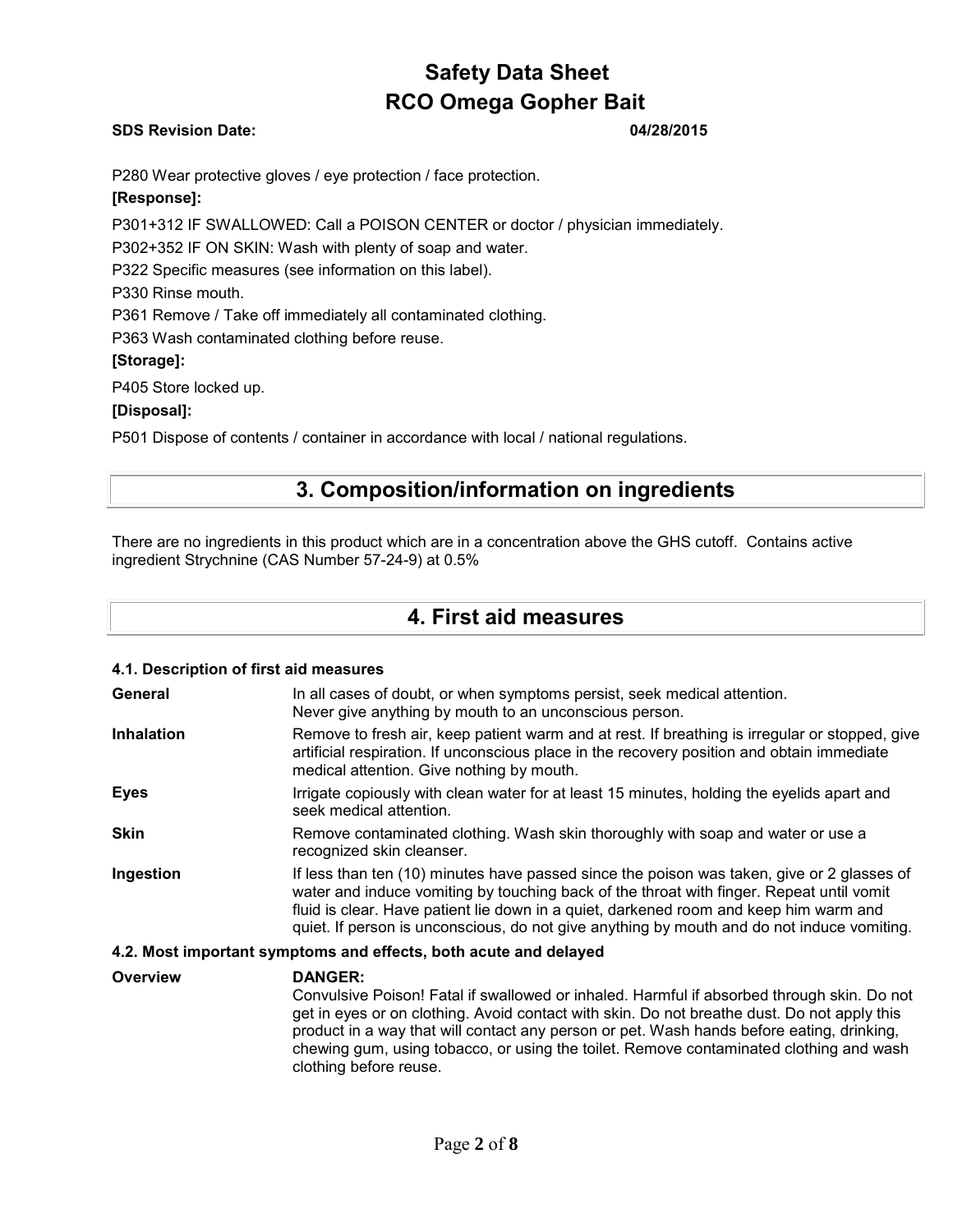| <b>SDS Revision Date:</b> |  |  |  | 04/28/2015 |  |  |
|---------------------------|--|--|--|------------|--|--|
|                           |  |  |  |            |  |  |
|                           |  |  |  |            |  |  |

#### **Note to Physician:**

A. Administer 100% OXYGEN by positive pressure to provide as much pulmonary gas exchange as possible, despite seizures. B. Administer ANTICONVULSANT DRUGS intravenously to control convulsions. NOTICE: It may be difficult or impossible to stop the seizure activity without stopping respiration. Be prepared to maintain pulmonary ventilation mechanically. Tracheotomy may be necessary if seizures are prolonged.

See section 2 for further details.

**Skin** Toxic in contact with skin. **Ingestion** Harmful if swallowed.

# **5. Fire-fighting measures**

#### **5.1. Extinguishing media**

Recommended extinguishing media; alcohol resistant foam, CO2, powder, water spray. Do not use; water jet.

#### **5.2. Special hazards arising from the substance or mixture**

Hazardous decomposition: No hazardous decomposition data available.

#### **5.3. Advice for fire-fighters**

When heated, strychnine emits highly toxic fumes, thus firefighters must wear self-contained breathing apparatus.

**ERG Guide No.** 

## **6. Accidental release measures**

#### **6.1. Personal precautions, protective equipment and emergency procedures**

Put on appropriate personal protective equipment (see section 8).

#### **6.2. Environmental precautions**

This product is toxic to fish, birds and other wildlife. Do not allow bait to be exposed on soil surface. Do not apply directly to water, or to areas where surface water is present or to intertidal areas below the mean high water mark. Do not contaminate water by cleaning or equipment, or disposal of wastes.

Use good personal hygiene practices. Wash hands before eating, drinking, smoking or using toilet. Promptly remove soiled clothing and wash thoroughly before reuse.

#### **6.3. Methods and material for containment and cleaning up**

Sweep up spilled materials completely and either use according to label directions or take to an approved pesticide disposal site in a sealed container.

Pesticide wastes are acutely hazardous. Improper disposal of excess pesticide, spilled bait, or reinstate is a violation of Federal law. If these wastes cannot be disposed of by label instructions, contact your State Pesticide or Environment Control Agency, or the Hazardous Waste representative at the nearest EPA Regional Office for guidance.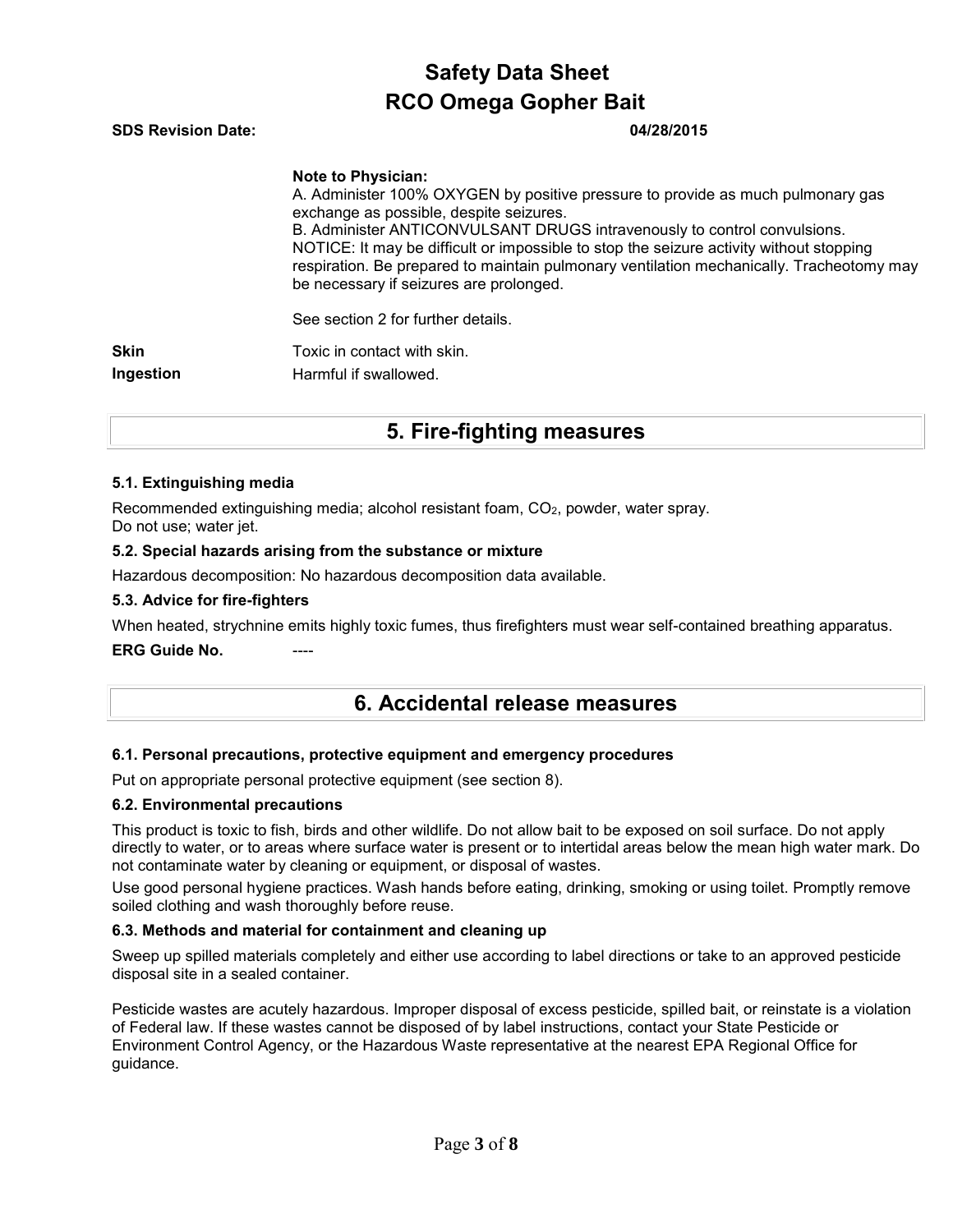#### **SDS Revision Date: 04/28/2015**

### **7. Handling and storage**

#### **7.1. Precautions for safe handling**

Non-refillable container. Do not reuse or refill this container. Offer to recycling, if available. Completely empty bag by shaking and tapping sides and bottom to loosen clinging particles. Empty residue into application equipment. Then dispose of bags in a sanitary landfill or by incineration if allowed by state and local authorities.

See section 2 for further details. - [Prevention]:

#### **7.2. Conditions for safe storage, including any incompatibilities**

Handle containers carefully to prevent damage and spillage.

Incompatible materials: No data available.

Store only in original container, in a dry place inaccessible to children, pets and domestic animals.

See section 2 for further details. - [Storage]:

#### **7.3. Specific end use(s)**

Keep away from children and pets.

### **8. Exposure controls and personal protection**

#### **8.1. Control parameters**

There are no ingredients in this product which are in a concentration above the GHS cutoff. Contains active ingredient Strychnine (CAS Number 57-24-9) at 0.5%

Strychnine has an OSHA PEL of 0.15 mg/m3 (TWA) and ACGIH TLV of 0.15 mg/m3 (TWA)

#### **8.2. Exposure controls**

| <b>Respiratory</b>          | If workers are exposed to concentrations above the exposure limit they must use the<br>appropriate, certified respirators. MSHA/NIOSH approval # prefix TC-21C or NIOSH w/<br>N,P,R,HE filter.                                                                                                                                                                    |  |  |  |  |  |
|-----------------------------|-------------------------------------------------------------------------------------------------------------------------------------------------------------------------------------------------------------------------------------------------------------------------------------------------------------------------------------------------------------------|--|--|--|--|--|
| <b>Eyes</b>                 | <b>Safety Goggles</b>                                                                                                                                                                                                                                                                                                                                             |  |  |  |  |  |
| <b>Skin</b>                 | Wear love sleeved shirts, pants, shoes with socks, and rubber gloves.                                                                                                                                                                                                                                                                                             |  |  |  |  |  |
| <b>Engineering Controls</b> | Provide adequate ventilation. Where reasonably practicable this should be achieved by the<br>use of local exhaust ventilation and good general extraction. If these are not sufficient to<br>maintain concentrations of particulates and any vapor below occupational exposure limits<br>suitable respiratory protection must be worn.                            |  |  |  |  |  |
| <b>Other Work Practices</b> | Follow manufacturer's instructions for cleaning and maintaining PPE. If there are no such<br>instructions, use detergent and hot water. Keep and wash PPE separately from other<br>laundry Use good personal hygiene practices. Wash hands before eating, drinking,<br>smoking or using toilet. Promptly remove soiled clothing and wash thoroughly before reuse. |  |  |  |  |  |

See section 2 for further details. - [Prevention]: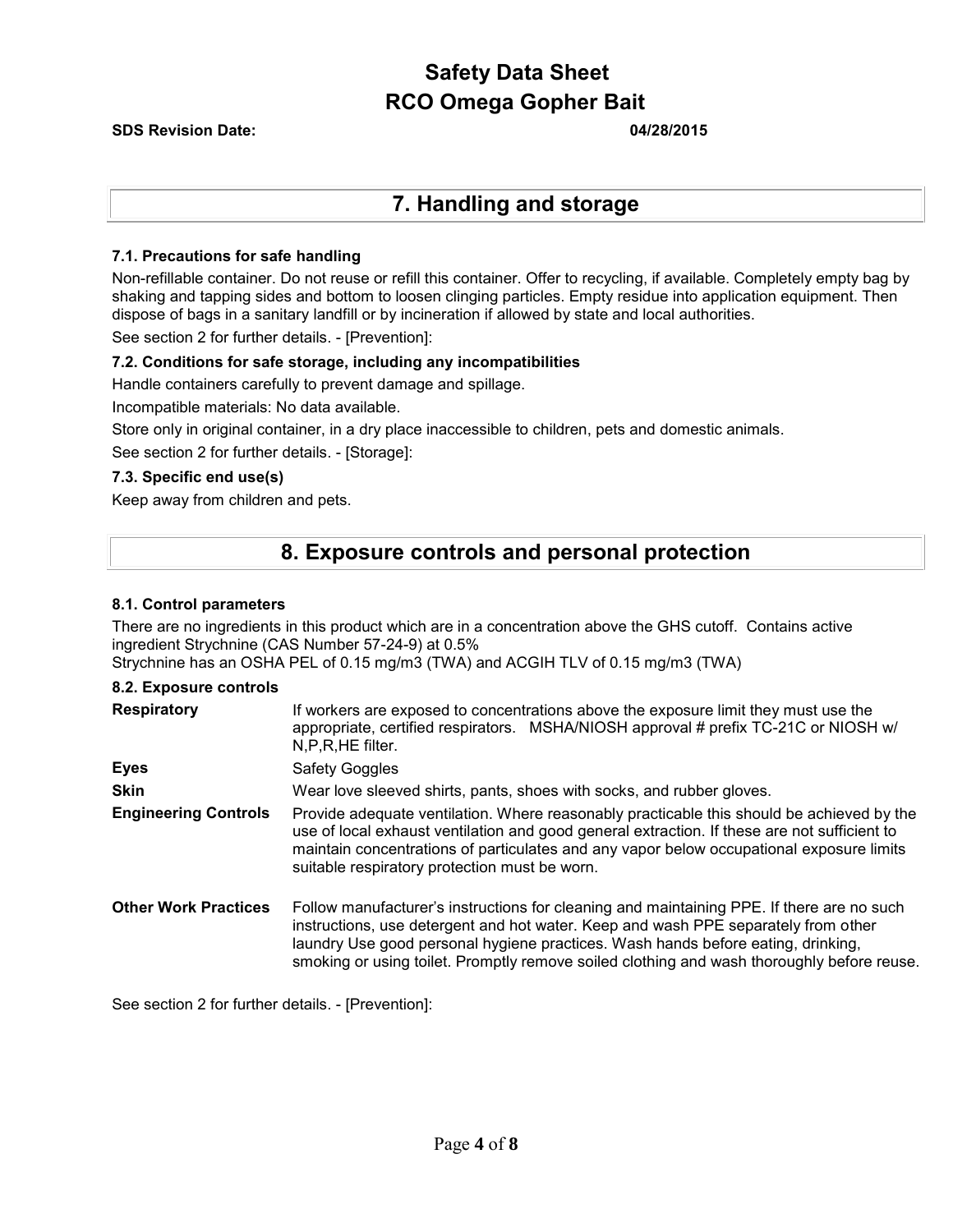#### **SDS Revision Date: 04/28/2015**

# **9. Physical and chemical properties**

| Appearance                                      | Green Solid                                |
|-------------------------------------------------|--------------------------------------------|
| Odor                                            | Slight smell of anise oil                  |
| Odor threshold                                  | Not Measured                               |
| рH                                              | Not Measured                               |
| Melting point / freezing point                  | Not Measured                               |
| Initial boiling point and boiling range         | 518F                                       |
| <b>Flash Point</b>                              | Not Measured                               |
| Evaporation rate (Ether = 1)                    | Not Measured                               |
| <b>Flammability (solid, gas)</b>                | Not Applicable                             |
| Upper/lower flammability or explosive limits    | Lower Explosive Limit: Not Measured        |
|                                                 | <b>Upper Explosive Limit: Not Measured</b> |
| Vapor pressure (Pa)                             | Not Measured                               |
| <b>Vapor Density</b>                            | Not Measured                               |
| <b>Specific Gravity</b>                         | Not Measured                               |
| <b>Solubility in Water</b>                      | Insoluble                                  |
| Partition coefficient n-octanol/water (Log Kow) | Not Measured                               |
| <b>Auto-ignition temperature</b>                | Not Measured                               |
| <b>Decomposition temperature</b>                | Not Measured                               |
| <b>Viscosity (cSt)</b>                          | Not Measured                               |
| <b>Bulk Density</b>                             | 5.5 lbs/gal                                |
| 9.2. Other information                          |                                            |
|                                                 |                                            |

# **10. Stability and reactivity**

**10.1. Reactivity** Hazardous Polymerization will not occur. **10.2. Chemical stability** Stable under normal circumstances. **10.3. Possibility of hazardous reactions** No data available. **10.4. Conditions to avoid** Excessive heat and open flame. **10.5. Incompatible materials** Compatible with most materials. **10.6. Hazardous decomposition products** May occur when bait is heated or burned.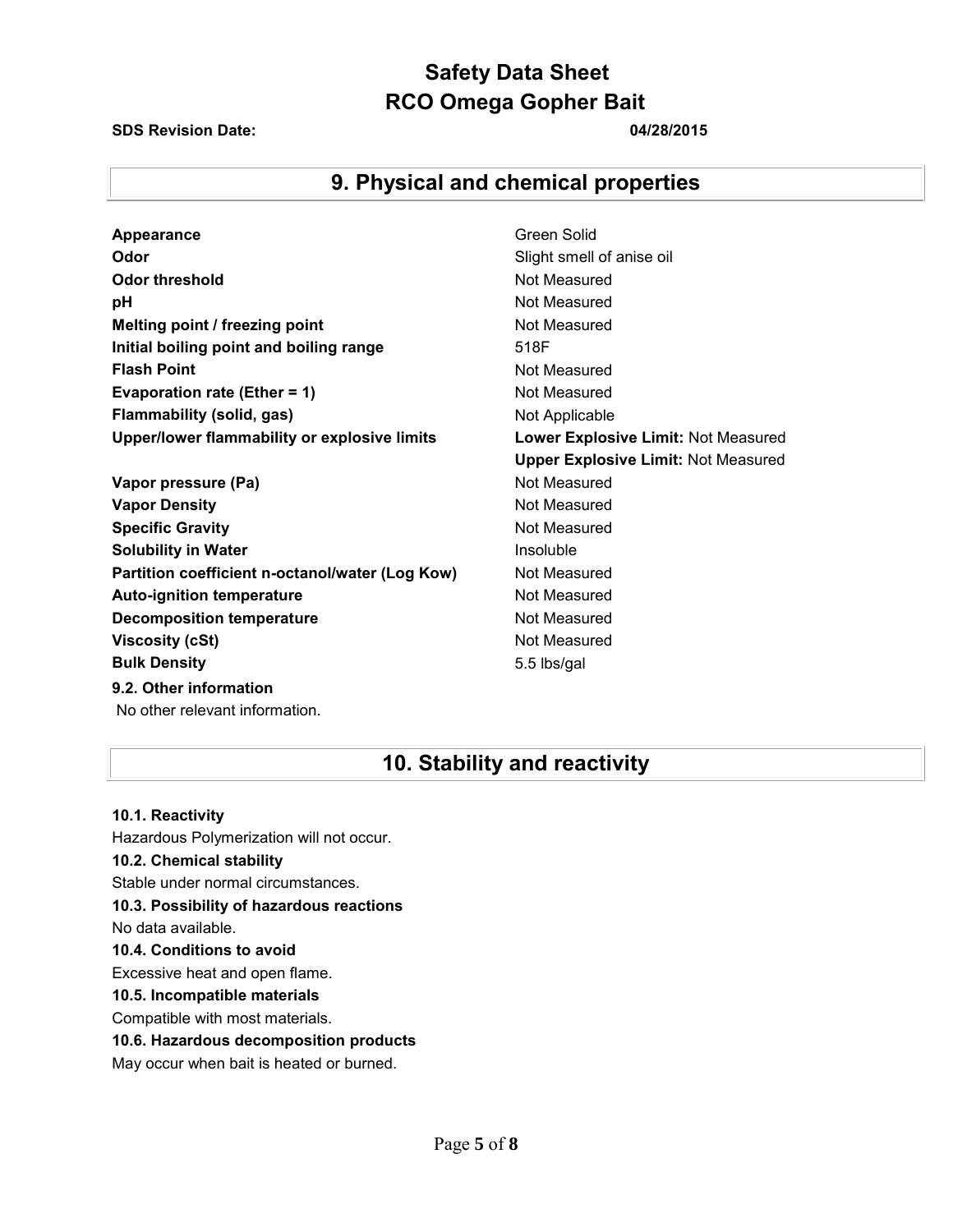#### **SDS Revision Date: 04/28/2015**

## **11. Toxicological information**

#### **Acute toxicity**

There are no ingredients in this product which are in a concentration above the GHS cutoff. Contains active ingredient Strychnine (CAS Number 57-24-9) at 0.5% Strychnine has an oral LD50 of 16 mg/kg (rat)

The lethal dose to man is 30-60 mg/kg of strychnine, equivalent to one gram of bait per kilogram of body weight.

Note: When no route specific LD50 data is available for an acute toxin, the converted acute toxicity point estimate was used in the calculation of the product's ATE (Acute Toxicity Estimate).

| <b>Classification</b>         | Category | <b>Hazard Description</b>   |
|-------------------------------|----------|-----------------------------|
| Acute toxicity (oral)         | 4        | Harmful if swallowed.       |
| Acute toxicity (dermal)       | 3        | Toxic in contact with skin. |
| Acute toxicity (inhalation)   |          | Not Applicable              |
| Skin corrosion/irritation     |          | Not Applicable              |
| Serious eye damage/irritation |          | Not Applicable              |
| Respiratory sensitization     |          | Not Applicable              |
| Skin sensitization            |          | Not Applicable              |
| Germ cell mutagenicity        |          | Not Applicable              |
| Carcinogenicity               |          | Not Applicable              |
| Reproductive toxicity         |          | Not Applicable              |
| STOT-single exposure          |          | Not Applicable              |
| STOT-repeated exposure        |          | Not Applicable              |
| Aspiration hazard             |          | Not Applicable              |

# **12. Ecological information**

#### **12.1. Toxicity**

The preparation has been assessed following the conventional method of the Dangerous Preparations Directive 1999/45/EC and GHS and is not classified as dangerous for the environment, but contains substance(s) dangerous for the environment. See section 3 for details

#### **Aquatic Ecotoxicity**

There are no ingredients in this product which are in a concentration above the GHS cutoff. Contains active ingredient Strychnine (CAS Number 57-24-9) at 0.5%

Strychnine is expected to be very toxic to aquatic and terrestrial life.

The LC50/96 hour values for fish are less than 1 mg/l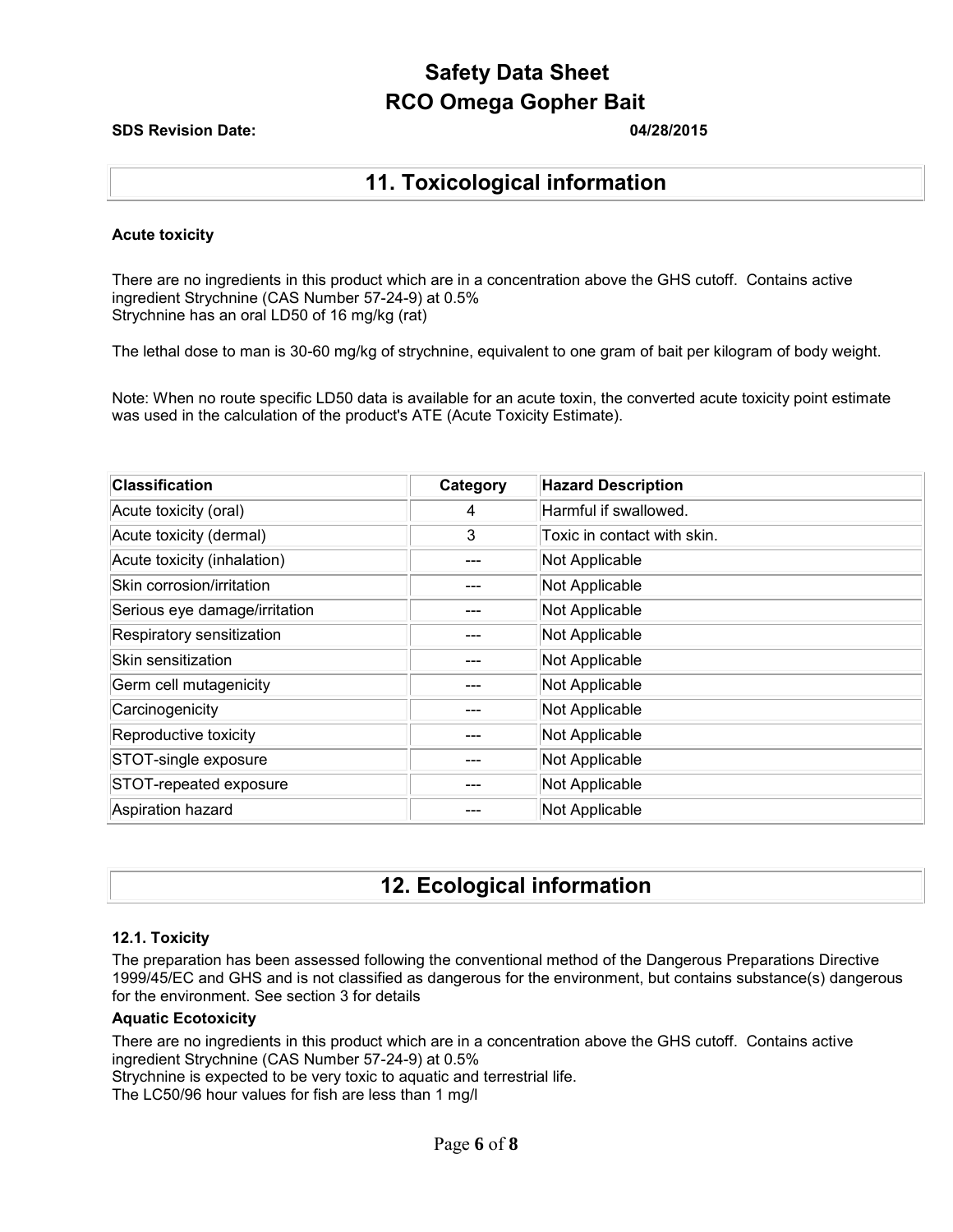**SDS Revision Date: 04/28/2015** 

**12.2. Persistence and degradability** There is no data available on the preparation itself. **12.3. Bioaccumulative potential** Not Measured **12.4. Mobility in soil** No data available. **12.5. Results of PBT and vPvB assessment** This product contains no PBT/vPvB chemicals. **12.6. Other adverse effects** No data available.

# **13. Disposal considerations**

### **13.1. Waste treatment methods**

Observe all federal, state and local regulations when disposing of this substance.

# **14. Transport information**

This product is not regulated by DOT; Freight Class Number is 77.5.

## **15. Regulatory information**

| <b>Regulatory Overview</b>  | The regulatory data in Section 15 is not intended to be all-inclusive, only selected<br>regulations are represented. |
|-----------------------------|----------------------------------------------------------------------------------------------------------------------|
| <b>Toxic Substance</b>      | All components of this material are either listed or exempt from listing on the TSCA                                 |
| <b>Control Act (TSCA)</b>   | Inventory.                                                                                                           |
| <b>WHMIS Classification</b> | D1B                                                                                                                  |

**US EPA Tier II Hazards Fire:** No **Sudden Release of Pressure:** No **Reactive:** No **Immediate (Acute):** Yes **Delayed (Chronic):** No

#### **EPCRA 311/312 Chemicals and RQs:**

To the best of our knowledge, there are no chemicals at levels which require reporting under this statute.

### **EPCRA 302 Extremely Hazardous:**

Strychnidin-10-one